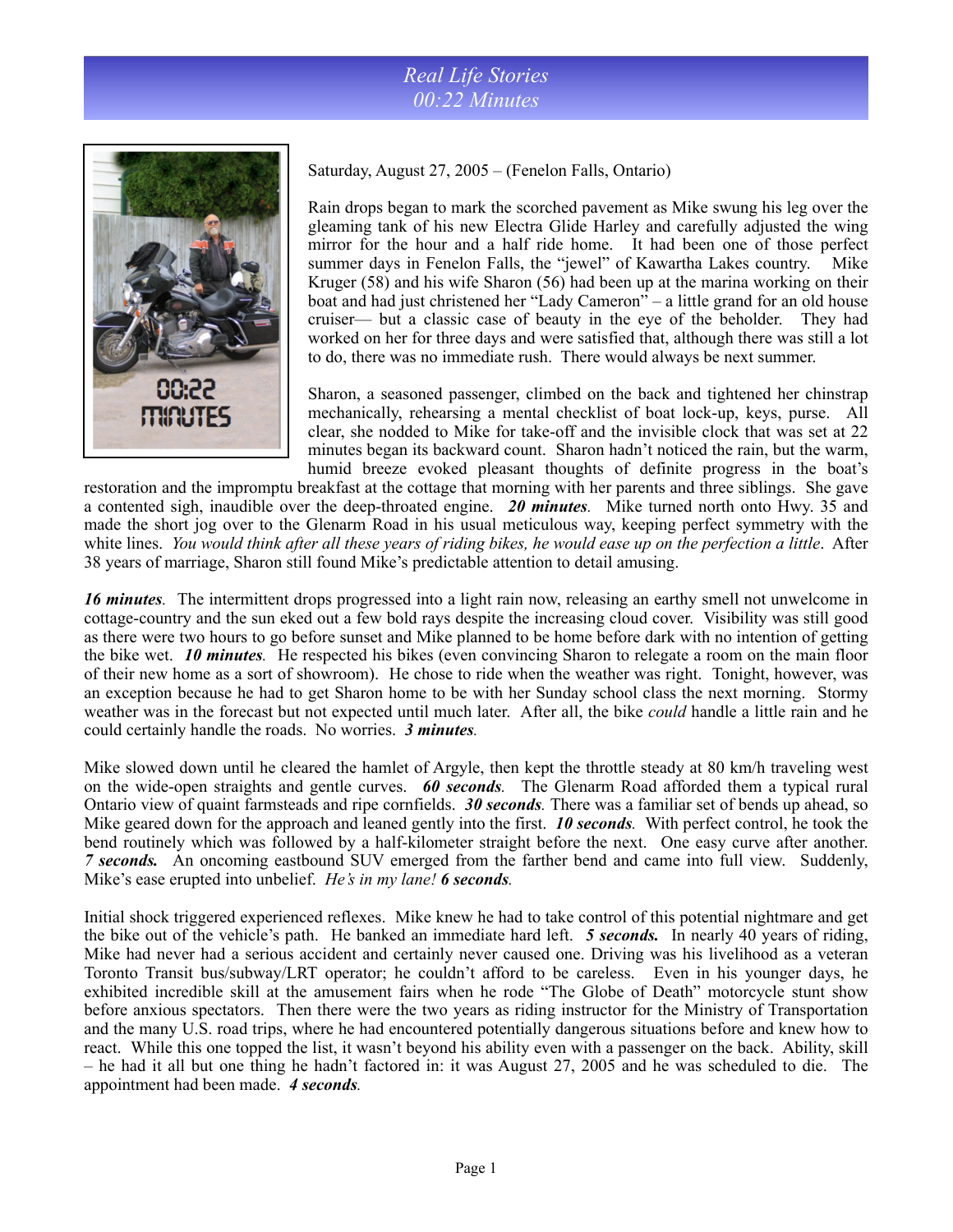### *Real Life Stories 00:22 Minutes*

No negotiating, no postponing, no avoiding. Death barters with no man. Each will keep his appointment. When Mike rode out of the Fenelon Falls Marina, he had no idea that he had only 22 minutes left. *Carpe diem* or *seize the day* were among his last words at breakfast. "You never know when your time is up," he added lightheartedly. Seven hours later, the day would not be seized but Mike would. *But I'm not ready! The boat's only half done and Sharon can't manage it by herself. And the grandkids! I'm their Opa – I want to wait till they grow up! I haven't even retired yet. I'm healthy! I can't believe it would happen this way – no warning? so sudden, so…* 

*Three. Two. One.* The eastbound SUV driver tried desperately to repair his loss of control with a hard right to regain his own lane, but in a sudden, horrific crash, the two collided. Tragically, Mike Kruger was killed instantly. His brand new bike became an unrecognizable heap of twisted metal. Silently, the clock struck zero.

The angel of Death rode off with its victim, intending to return for another – Sharon. One was taken, the other left behind. On impact, her body became a human projectile and was literally pulled apart by the force of the collision. Barely alive, she lay broken and torn. Sharon sustained massive injuries: damage to liver, bladder, bowels, stomach, and lungs; many broken bones including, ten ribs, both ankles, right hand, sternum and a severely broken pelvis; lacerations to limbs and face; large gaping wounds on her left leg and at the base of her spine; but miraculously minimal head injuries and hardly a scratch on her helmet.

A retired paramedic was the first on the scene, followed by emergency workers who tended to her, but believed that their urgent efforts were futile as she wouldn't survive the night. In addition, the approaching storm prevented them from airlifting her to the Critical Care Unit of Sunnybrook Hospital in Toronto. It would be five hours before she would arrive there by ambulance with only a 20 percent chance of survival. In 24 hours, she received over one hundred units of blood.

For two weeks, Sharon hung between life and death in a coma while her family kept vigil; praying. Weeks turned into months. She would need seven months of hospital care, including several major surgeries before she would begin to recover from the agonizing trauma of August 27th.

Human odds were stacked against her. To onlookers, she was a living corpse, awaiting the Call, but it did not come. Death was powerless. Despite the doctors' low estimates for survival, Sharon's life was totally secure, not dependent on medical intervention. A higher Power was in control: in fact, *the* highest Power.

Control of Life does not belong to us. We must face this reality. No self-preservation formula will save us from the final appointment with Death. It will come – silently and punctually. *We spend our years as a tale that is told.* Death will close the chapter of this life, but will open up the next. People make elaborate retirement plans and even their own funeral arrangements, but tragically, no plans for what lies beyond. The reason? Most people believe that all will be well when they "pass on." *If there is a God, he will not turn me away since I've never killed anybody and I've always tried to be a decent neighbour.* Sadly, this thinking is not based on fact. Good deeds cannot save a soul.

A further tragedy of this 21st century is that there is every means available today to access the information needed to prepare for the next life, but few bother to look into it. Instead, they choose to remain in a contented ignorance, continue to make plans, accept that they're going to die some day, but beyond that, it's all an irrelevant fog. Maybe this sounds like you. Friend, don't be caught off guard. Face reality. You *must* prepare now because the clock of your life is unwinding as you read.

### **THE FACTS**

### **1. Realize your danger.**

*All have sinned and come short of the glory of God.*⁴ *The wages of sin is death* [in Hell].⁵